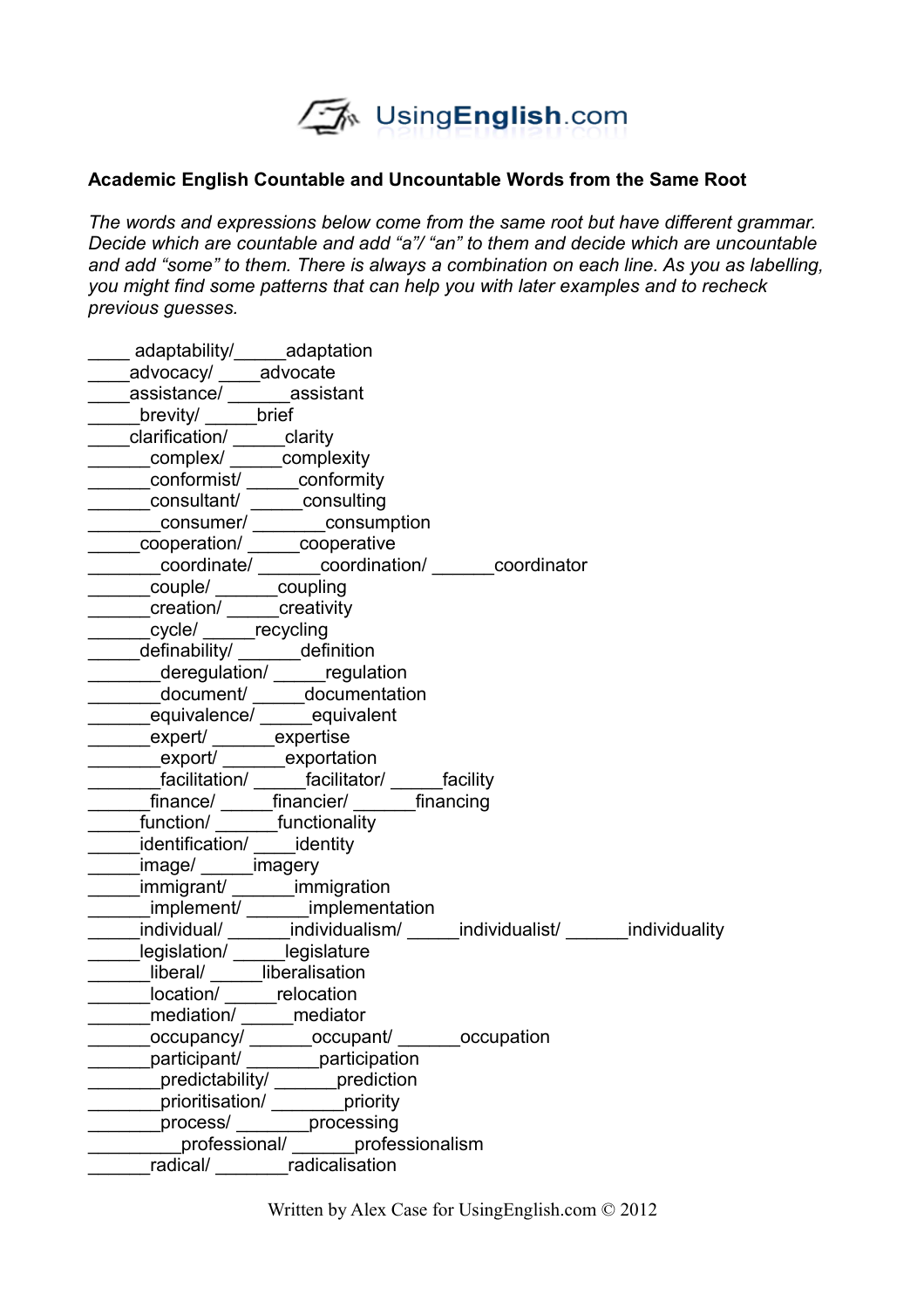

| research/    | researcher    |                |
|--------------|---------------|----------------|
| respondent/  | response/     | responsiveness |
| sequence/    | sequencing    |                |
| structure/   | restructuring |                |
| supervision/ | supervisor    |                |
| survival/    | survivor      |                |
| symbol/      | symbolism     |                |
| uniform/     | uniformity    |                |

*Compare your answers with the answer key. (Ones given without "some" are uncountable but don't often take that word)*

*Which suffixes often show uncountable nouns (= at least two examples above)? Why?*

*Are there any exceptions to those patterns (e.g. in the list above)?*

*Which suffixes often show countable nouns (= at least two examples above)? Why?*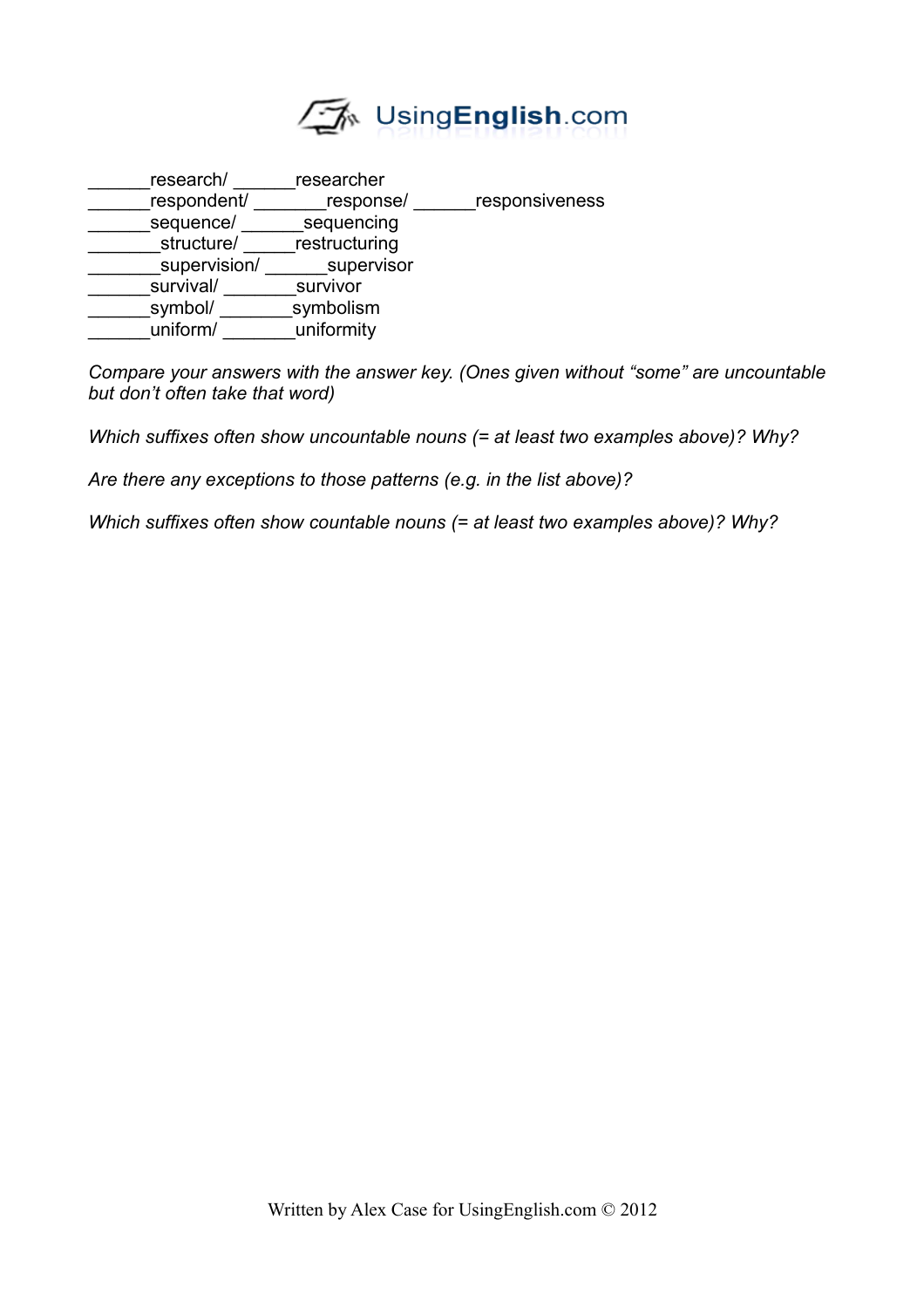

adaptabil**ity**/an adapta**tion** advoca**cy/ an** advocate some assist**ance/ an** assist**ant** brev**ity/ a** brief a clarifica**tion**/ some clar**ity** a complex/ some complex**ity** a conform**ist**/ some conform**ity** a consult**ant**/ consult**ing** a consum**er**/ consump**tion** some cooper**ation**/ a cooperat**ive** a coordinate/ some coordina**tion**/ a coordinat**or** a couple/ coupl**ing** a crea**tion**/ some creativ**ity** a cycle/ some recycl**ing** definabil**ity/ a** defini**tion** some deregul**ation**/ a regul**ation** a document/ some documenta**tion** equival**ence/ an** equival**ent** an expert/ some expert**ise** an export/ export**ation** facilit**ation**/ a facilitat**or**/ a facil**ity** some finance/ a financi**er**/ some financ**ing** a func**tion**/ functional**ity** identific**ation/ an** ident**ity** an image/ some imagery an immigr**ant**/ some immigr**ation** an implement/ implement**ation** an individu**al**/ individual**ism**/ an individual**ist**/ individual**ity** some legisla**tion**/ a legislature a liber**al**/ liberalis**ation** a loc**ation**/ reloc**ation** some medi**ation**/ a mediat**or** occupan**cy**/ an occup**ant**/ an occupa**tion** a particip**ant**/ some participa**tion** predictabil**ity**/ a predic**tion** prioritisa**tion/ a** prior**ity** a process/ some process**ing** a professional/ professional**ism** a radic**al**/ some radicalis**ation** some research/ a research**er** a respond**ent**/ a response/ responsive**ness** a sequence/ sequenc**ing** a structure/ some restructur**ing** some supervis**ion**/ a supervis**or** surviv**al**/ a surviv**or** a symbol/ some symbol**ism** a uniform/ uniform**ity**